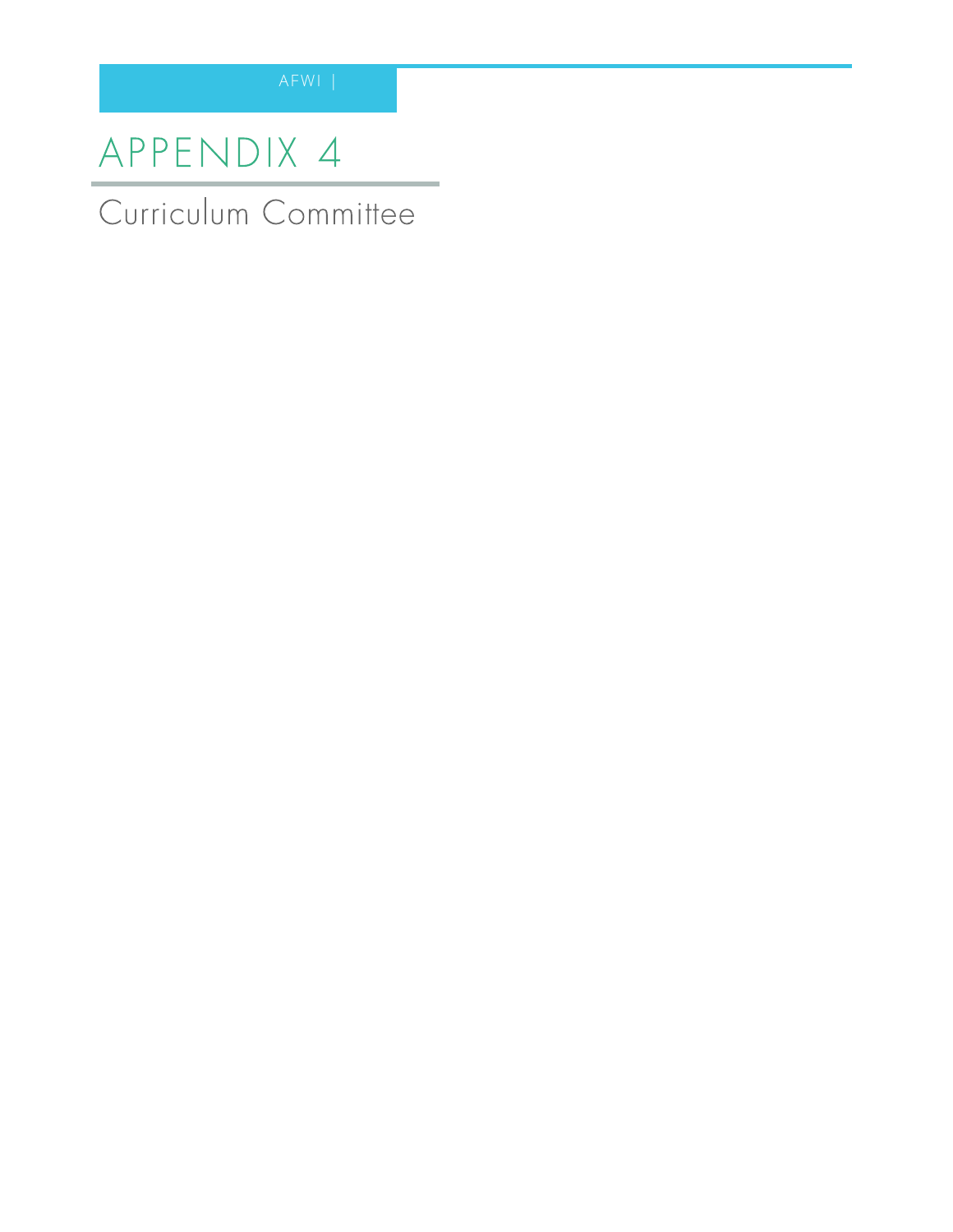## Brain Story Certification Course Curriculum Committee



### Judy Cameron, PhD Professor of Psychiatry and the Clinical Translational Science Institute University of Pittsburgh

Judy Cameron is a Professor of Psychiatry and the Clinical Translational Science Institute at the University of Pittsburgh. For 10 years she was a member of the MacArthur Foundation Research Network on Early Experience and Brain Development and she is currently a mem-ber of the National Scientific Council on the Developing Child and the Scientific Council of the Child Mind Institute. Dr. Cameron's research focuses on the effects of everyday life stresses on long-term health. Areas of interest include the interaction between genetic fac-tors and early life experiences on shaping behavioral development, identification of factors that lead to stress sensitivity versus stress resilience, and effects of exercise on neuroprotec-tion. She has a long-term interest in understanding the interactions between physical health and mental health. Dr. Cameron's newest research initiative is Working for Kids: Building SkillsTM, which is a novel community-based program that teaches the fundamentals of brain development to those who work with children at a community level. This initiative provides a community training program and is evaluating the effect of this intervention on the health repercussions of having adverse childhood experiences, including effects on EEG, sleep and biomarkers of oxidative stress.



#### George F. Koob, PhD **Director**

#### National Institute on Alcohol Abuse and Alcoholism (NIAAA)

George F. Koob, is Director of the National Institute on Alcohol Abuse and Alcoholism

(NIAAA) as of January 27, 2014. As NIAAA Director, Dr. Koob oversees a wide range of alcohol-related research, including genetics, neuroscience, epidemiology, prevention, and treatment. As an authority on alcoholism, drug addiction and stress, he has contributed to our understanding of the neurocircuitry associated with the acute reinforcing effects of alcohol and drugs of abuse and the neuroadaptations of the reward and stress circuits associated with the transition to dependence. Dr. Koob has published over 650 peer re-viewed papers and several books including the "Neurobiology of Addiction," a compre-hensive treatise on emerging research in the field, and a textbook for upper division un-dergraduates and graduate students called "Drugs, Addiction and the Brain." He has men-tored 11 Ph.D students and over 75 post-doctoral fellows. He received his Ph.D. in Behav-ioral Physiology from Johns Hopkins University in 1972. He spent much of his early career at the Scripps Research Institute as the Director of the Alcohol Research Center, and as Professor and Chair of the Scripps' Committee on the Neurobiology of Addictive Disorders. He has also served as a researcher in the Department of Neurophysiology at the Walter Reed Army Institute of Research and the Arthur Vining Davis Center for Behavioral Neurobiology at the Salk Institute for Biological Studies.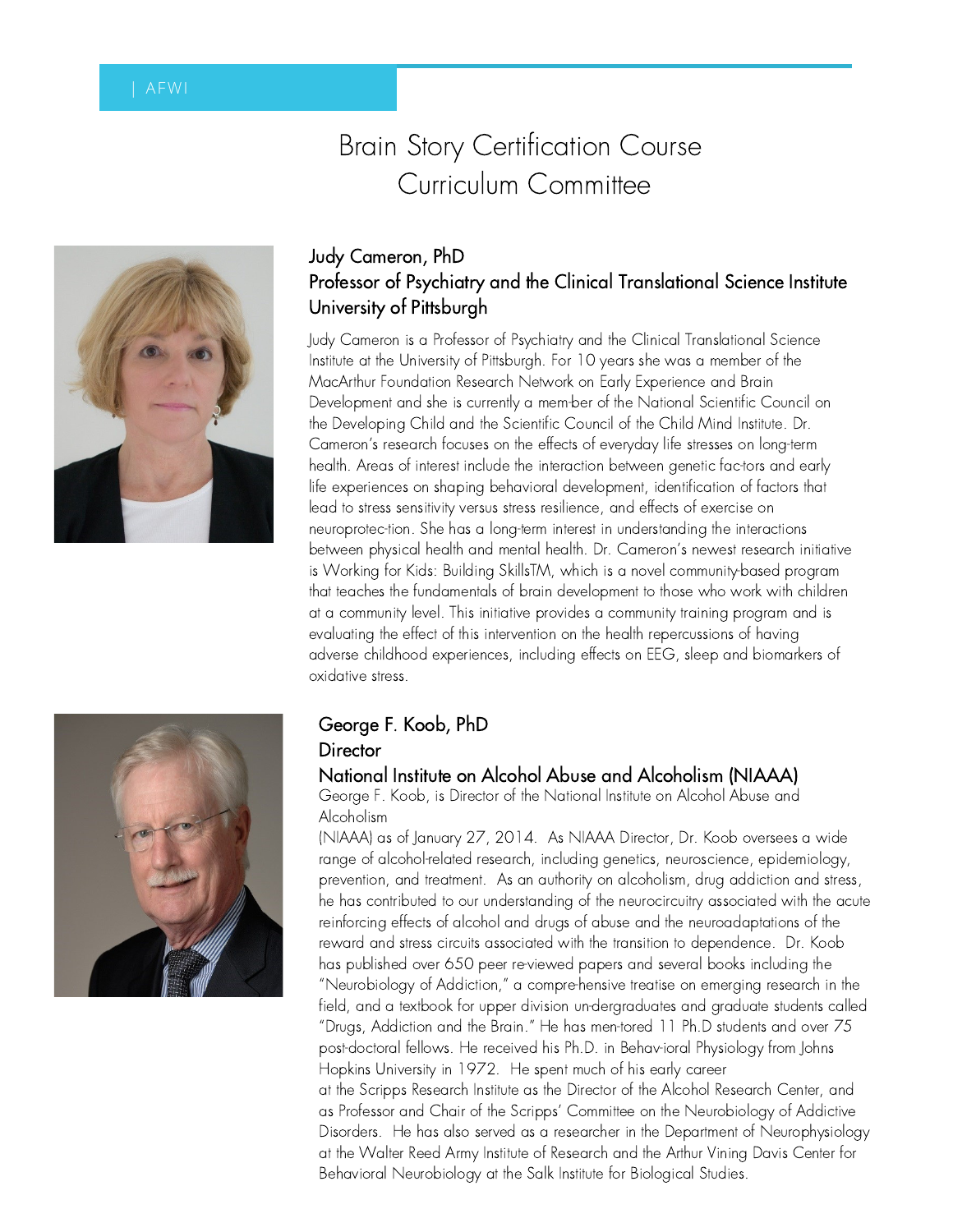

#### Dr. Shoo K. Lee, MBBS, PhD, FRCPC Scientific Director, Institute of Human Development, Child and Youth Health Canadian Institutes of Health Research

Dr. Shoo Lee is a neonatologist and health economist. He is Scientific Director of the Institute of Human Development, Child and Youth Health (IHDCYH) at the Canadian Institutes of Health Research; Professor of Paediatrics, Obstetrics & Gynaecology and Public Health; Paediatrician-in-Chief and Director of the Maternal-Infant Care (MICare) Research Centre at Mt. Sinai Hospi-tal and Associate Member of the Samuel Lunenfeld Research Institute. Dr. Lee received his medical degree from the University of Singapore, completed his paediatric training at the Janeway Children's Hospital in Newfoundland and neonatal fellowship training at Boston's Children's Hospital, and received his PhD in Health Policy (Economics) from Harvard Universi-ty. As the founder and Director of the Canadian Neonatal NetworkTM and the International Neonatal Collaboration, Dr. Lee fosters collaborative research, and he leads the CIHR Team in Maternal-Infant Care. His research focuses on improving quality of care, patient outcomes and health care services delivery. He developed Family Integrated Care model and piloted the con-cept at Mount Sinai Hospital. Awards for his work include the SPR Douglas K. Richardson Award for Perinatal & Pediatric Healthcare Research, CIHR Knowledge Translation Award, the Aventis Pasteur Research Award and the Distinguished Neonatologist Award from the Canadi-an Paediatric Society, the Premier Member of Honour Award from the Sociedad Iberoamerica-na de Neonatologia and Magnolia Award from the Shanghai government.



#### Glenda M. MacQueen, PhD, MD, FRCPC Vice Dean

#### Cumming School of Medicine, University of Calgary

Dr. MacQueen earned her PhD in Psychology and her medical degree from McMaster University, where she also completed her residency in psychiatry. In 2008 she moved from McMaster to the University of Calgary where she is currently Vice Dean in the Cumming School of Medicine and a member of the Hotchkiss Brain Institute and the Mathison Centre for Mental Health Research and Education. Her research interests have focused on mood disorders. Dr. MacQueen is an associate editor of the Canadian Journal of Psychiatry and the Journal of Psychiatry and Neuroscience. She currently sits on the Board of Directors of the Palix Foundation and the Calgary Drop In and Rehab Centre. She was the 2011 recipient of the Douglas Utting award for studies in depression and is the 2014 recipient of the Heinz Lehmann award from the Canadian College of Neuropsychopharmacology.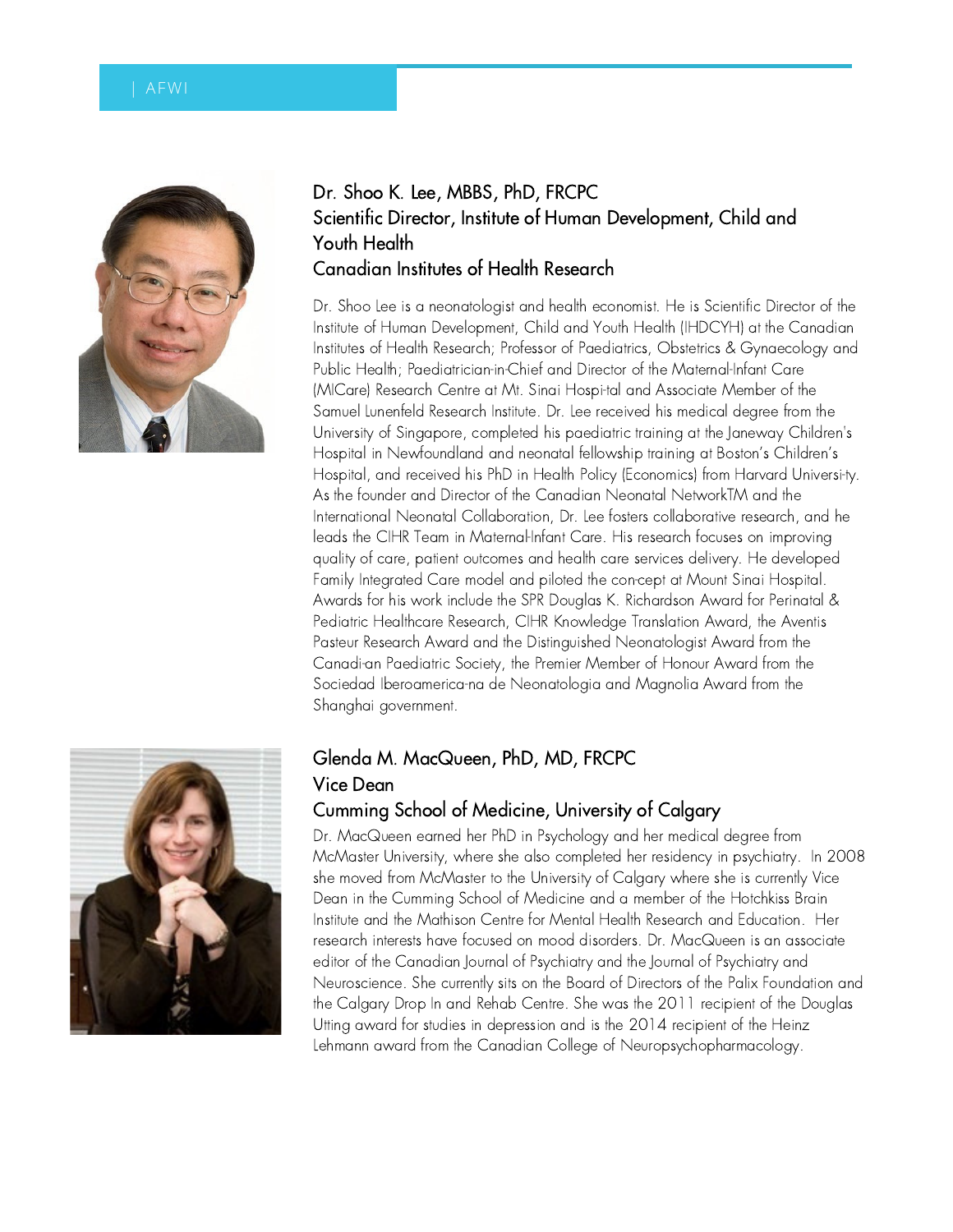

### A. Thomas McLellan, PhD Professor, Dept. of Psychiatry Director, Penn Center for Substance Abuse Solutions

A. Thomas McLellan, PhD is the CEO and co-founder of the Treatment Research Institute (TRI) and an experienced substance abuse researcher. From 2009 to 2010, he was Science Advisor and Deputy Director of the White House Office of National Drug Control Policy (ONDCP), a congressionally confirmed Presidential appointment to help shape the nation's public policy approach to illicit drug use. At ONDCP, McLellan worked on a broad range of drug issues, in-cluding formulation and implementation of the President's National Drug Control Strategy and promotion of drug treatment through the broader revamping of the national health care sys-tem. Dr. McLellan has more than 35 years of experience in addiction treatment research. In 1992, he co-founded and led TRI (until his ONDCP appointment) to transform the way re-search is employed in the treatment of and policy making around substance use and abuse. In his career he has published over 400 articles and chapters on addiction research. From 2000-2009 he was Editor-in-Chief of the Journal of Substance Abuse Treatment, and he has also served on several other editorial boards of scientific journals. Dr. McLellan is the recipient of several distinguished awards including the Life Achievement Awards of the American and British Societies of Addiction Medicine (2001 & 2003); the Robert Wood Johnson Foundation Innovator Award (2005); and awards for Distinguished Contribution to Addiction Medicine from the Swedish (2002) and Italian (2002) Medical Associations. In the 1980s, with his col-leagues from the Center for the Studies of Addiction at the University of Pennsylvania, Dr. McLellan introduced the Addiction Severity Index and, later, the Treatment Services Review. Both are among the most widely used assessment instruments in the world.



### Anthony Phillips, PhD Scientific Director, Institute of Neurosciences, Mental Health and **Addiction**

#### Canadian Institutes of Health Research

Professor Phillips received his PhD in Psychology from the University of Western Ontario, under the mentorship of Gordon Mogenson and subsequently spent time in the laboratories of Elliot Valenstein and James Olds' at the Fels Research Institute and Division of Biology, California In-stitute of Technology, respectively. He joined the Department of Psychology at the University of British Columbia in 1970, was appointed Full Professor in 1980 and served as Head from 1994-1999. He subsequently joined the Department of Psychiatry, Faculty of Medicine UBC in 2000 and became Founding Director of the UBC Institute of Mental Health in 2005. Dr. Phillips served for two terms as the inaugural Chair of Advisory Board for the CIHR Institute of Neurosciences, Mental Health and Addiction. Dr. Phillips has been honoured with numerous awards.